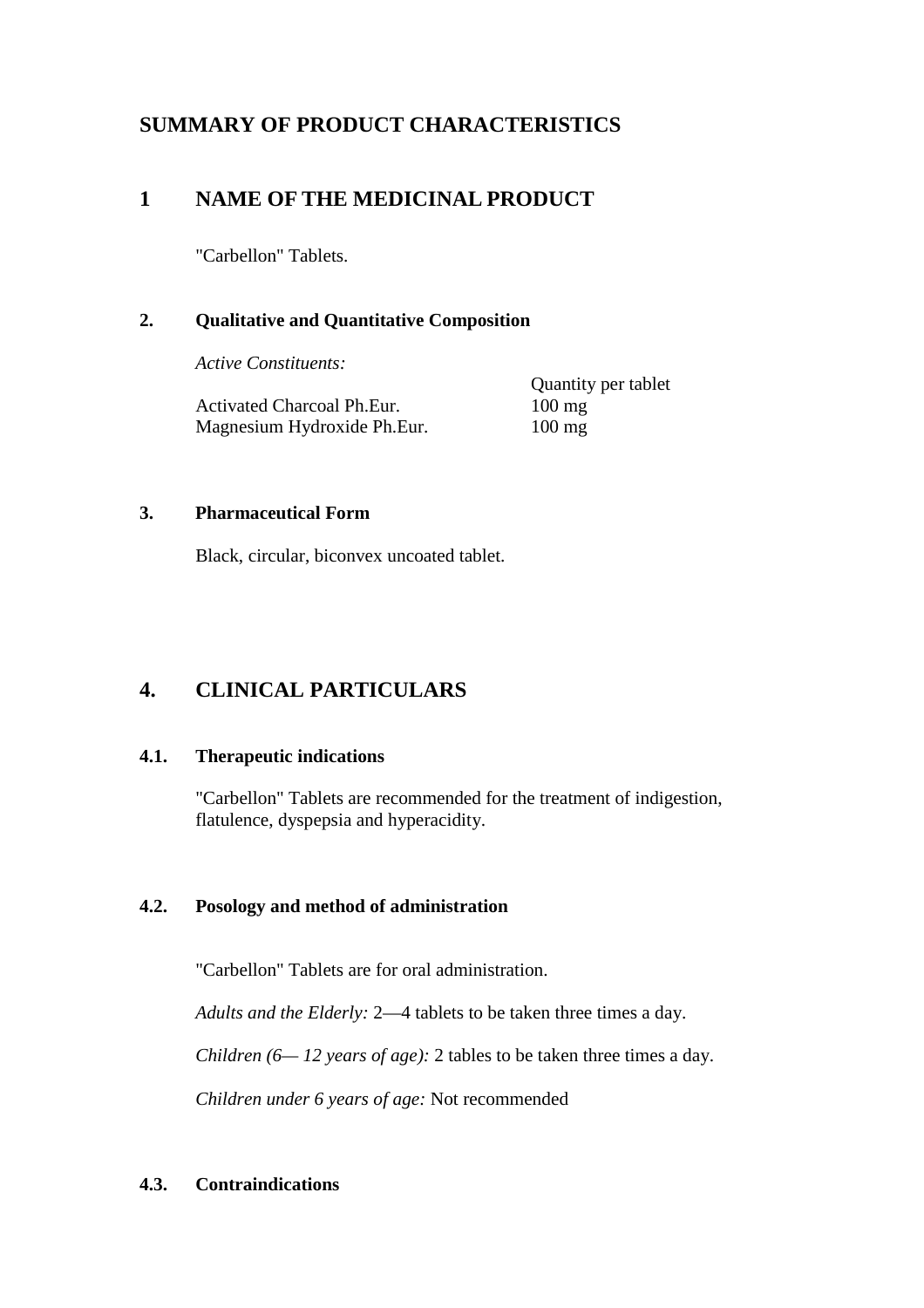Because of potential toxicity, high doses of magnesium containing antacids are contraindicated in patients with impaired renal function. Magnesium hydroxide is also contraindicated in patients with intestinal obstruction.

#### **4.4. Special warnings and precautions for use**

There are no known special warnings or special precautions for use.

#### **4.5. Interactions with other medicinal products and other forms of interaction**

As the activated charcoal constituent has a highly adsorptive capacity for many drugs used in medicine, care should be taken when administering 'Carbellon' Tablets concomitantly with drugs which are absorbed by the charcoal and where the dose has been adjusted for each patient to achieve a suitable control of symptoms. Such drugs include digoxin, phenytoin, phenobarbitone and chlorpromazine and related phenothiazines. Activated charcoal also has a highly adsorptive capacity for such antibiotics as the penicillins and tetracyclines. The efficacy of the treatment of patients with these antibiotics depends on the maintenance of optimum drug/blood levels, so care should be taken when administering 'Carbellon' Tablets in conjunction with these drugs.

Magnesium hydroxide may interfere with the absorption of tetracyclines when these are taken concomitantly.

#### **4.6. Pregnancy and lactation**

Data on a limited number of exposed pregnanciesindicate no adverse effects of activated charcoal or magnesium hydroxide on pregnancy or on the health of the foetus / newborn child. To date no other relevant epidemiological data are available.

Animal studies are insufficient to assess the direct or indirect harmful effects with respect to pregnancy, embryonal / foetal development, parturition or postnatal development.

Activated charcoal is considered pharmacologically inert and is not absorbed from the gastrointestinal tract. Some magnesium maybe secreted in breast milk but not in quantities thought to be harmful to the child. No detrimental effects are therefore anticipated with its use during pregnancy or lactation.

Caution should be exercised when taken by pregnant women or during lactation.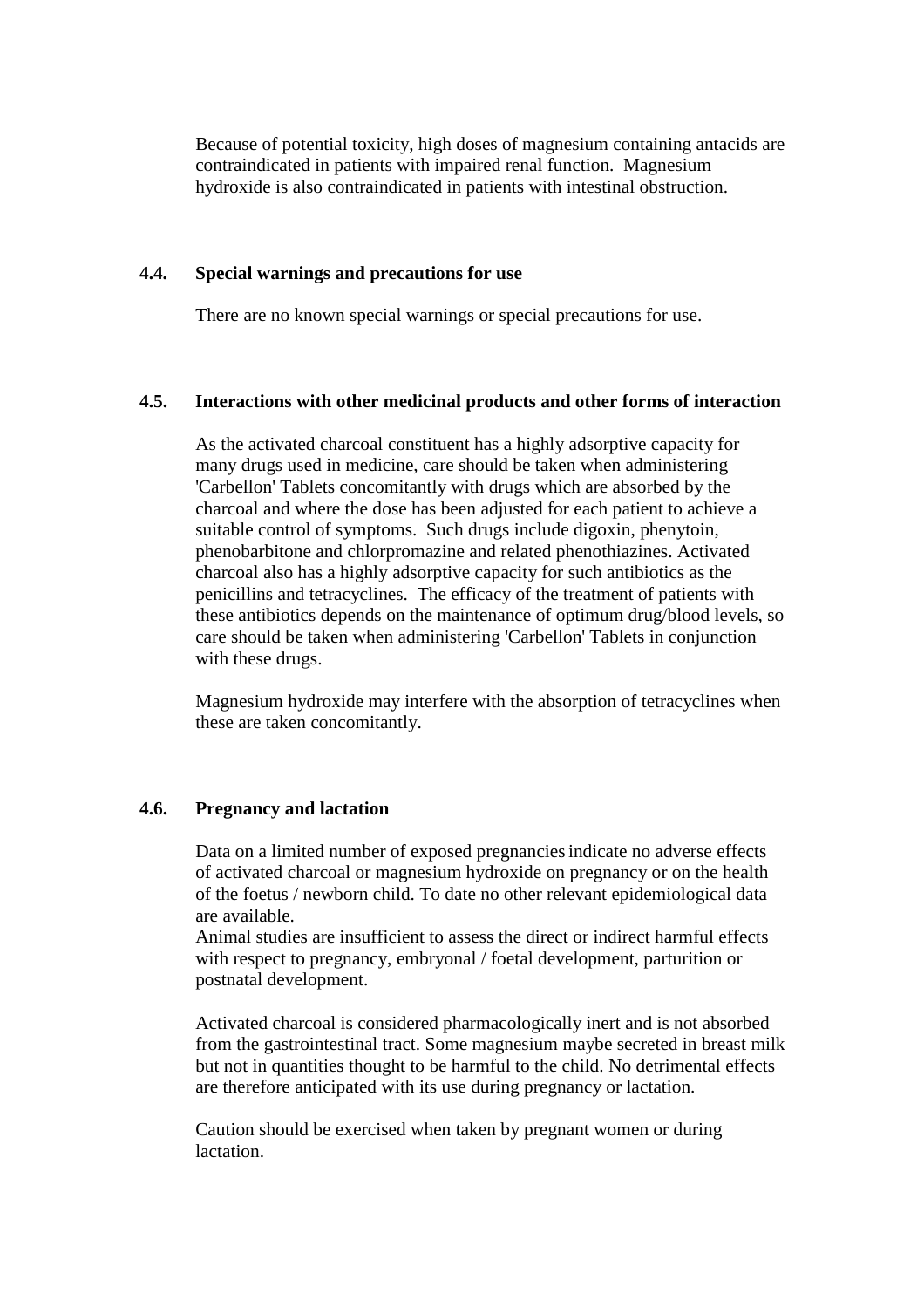#### **4.7. Effects on ability to drive and use machines**

None known.

#### **4.8. Undesirable effects**

Administration of "Carbellon" Tablets may cause diarrhoea due to the magnesium hydroxide content of the formulation. Mucosal irritation and absorption of magnesium may occur if there is gastro-intestinal atony or obstruction.

#### **4.9. Overdose**

No cases of overdosage with "Carbellon" Tablets have been reported. Activated charcoal is, in any case, often used in the treatment of emergency poisoning due to its ability to bind many poisons in the stomach. However, the ingestion of large quantities of magnesium salts particularly in renal insufficiency may result in hypermagnesaemia. Symptoms of hypermagnesaemia include flushing of the skin, thirst, hypotension, drowsiness, respiratory depression, cardiac arrhythmias and arrest and coma. Treatment of hypermagnesaemia involves the intravenous injection of calcium gluconate and dialysis.

# **5. PHARMACOLOGICAL PROPERTIES**

#### **5.1. Pharmacodynamic properties**

Activated charcoal is commonly recommended for treatment of chemical indigestion and has been shown to produce a decrease in intestinal gas due to its adsorptive properties. It is not absorbed from the gastro-intestinal tract and there are no known side effects due to its administration.

The management of indigestion, dyspepsia and peptic and duodenal ulceration aims to either decrease the hydrogen ion production and peptic activity in the gut or to increase the ability of the gut to deal with and resist the effects of these agents. By interaction of magnesium hydroxide with the hydrochloric acid content of the gastric juice and subsequent conversion to magnesium chloride, a decrease in the gut hydrogen ion concentration can be achieved. In addition, by reducing the total amount of available hydrogen ions, magnesium hydroxide can irreversibly inactivate pepsin by reducing the quantity of acid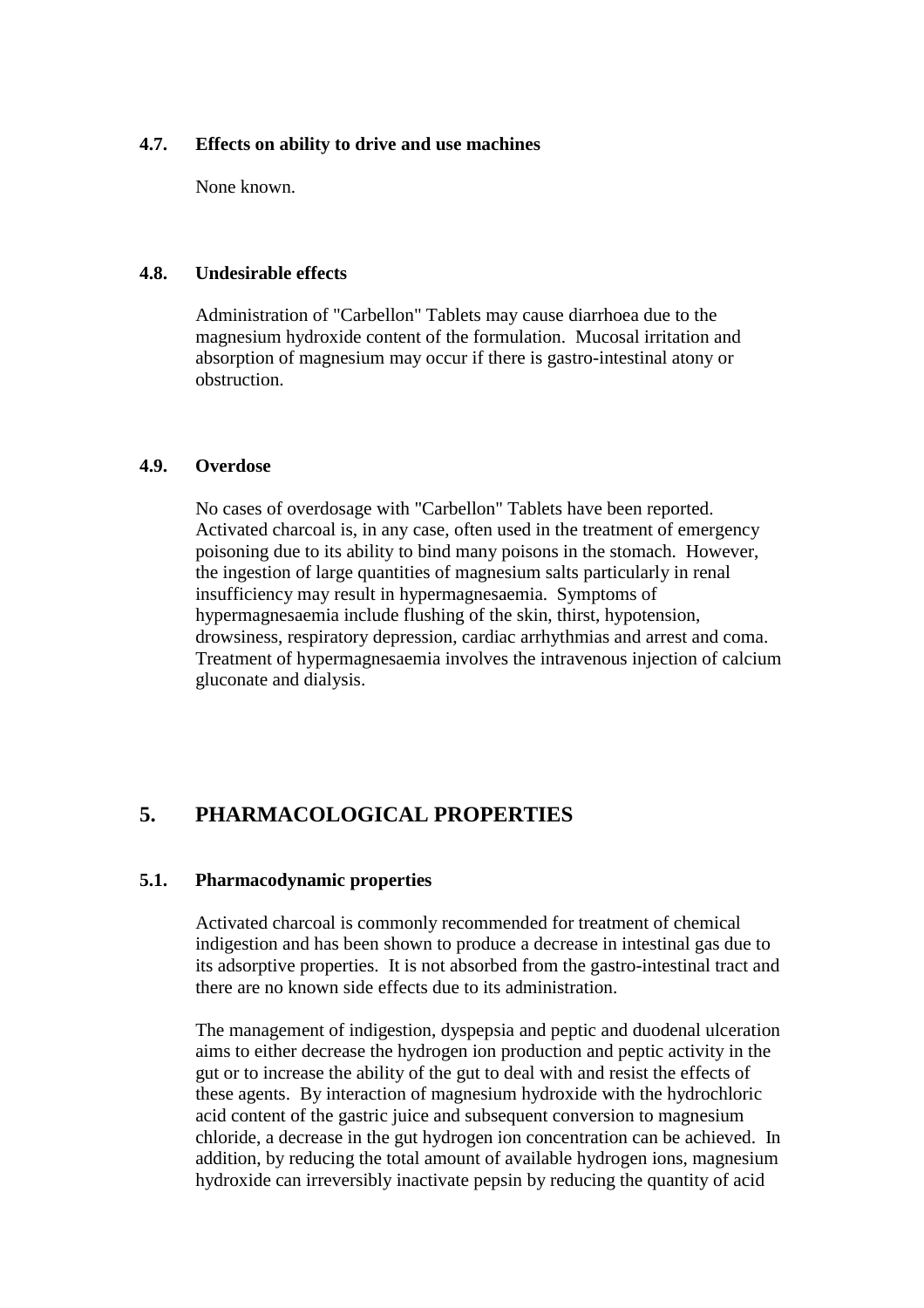reaching the duodenum thereby allowing the inactivation of pepsin by duodenal bicarbonate to occur more readily, a desirable effect in patients with duodenal ulcers.

#### **5.2. Pharmacokinetic properties**

Activated charcoal is an inert substance which is unabsorbed from the gastrointestinal tract.

Approximately 15-30% of the magnesium chloride produced by the reaction of magnesium hydroxide with hydrochloric acid is available for absorption. The magnesium ions are rapidly excreted by the kidney. In the intestine the remaining magnesium chloride is converted to the relatively insoluble carbonate form via sodium bicarbonate in pancreatic and intestinal secretions. The insoluble carbonate salts are excreted in the stools.

### **5.3. Preclinical safety data**

No remarks.

# **6. PHARMACEUTICAL PARTICULARS**

### **6.1. List of excipients**

Carmellose Sodium Ph.Eur Sucrose Ph. Eur Icing Sugar Colloidal Hydrated Silica Ph.Eur Magnesium Stearate Ph.Eur Alginic Acid Ph.Eur Sodium Lauryl Sulphate Ph.Eur Sodium Starch Glycollate BP Industrial Methylated Spirit BP Peppermint Oil Ph.Eur

### **6.2. Incompatibilities**

None known.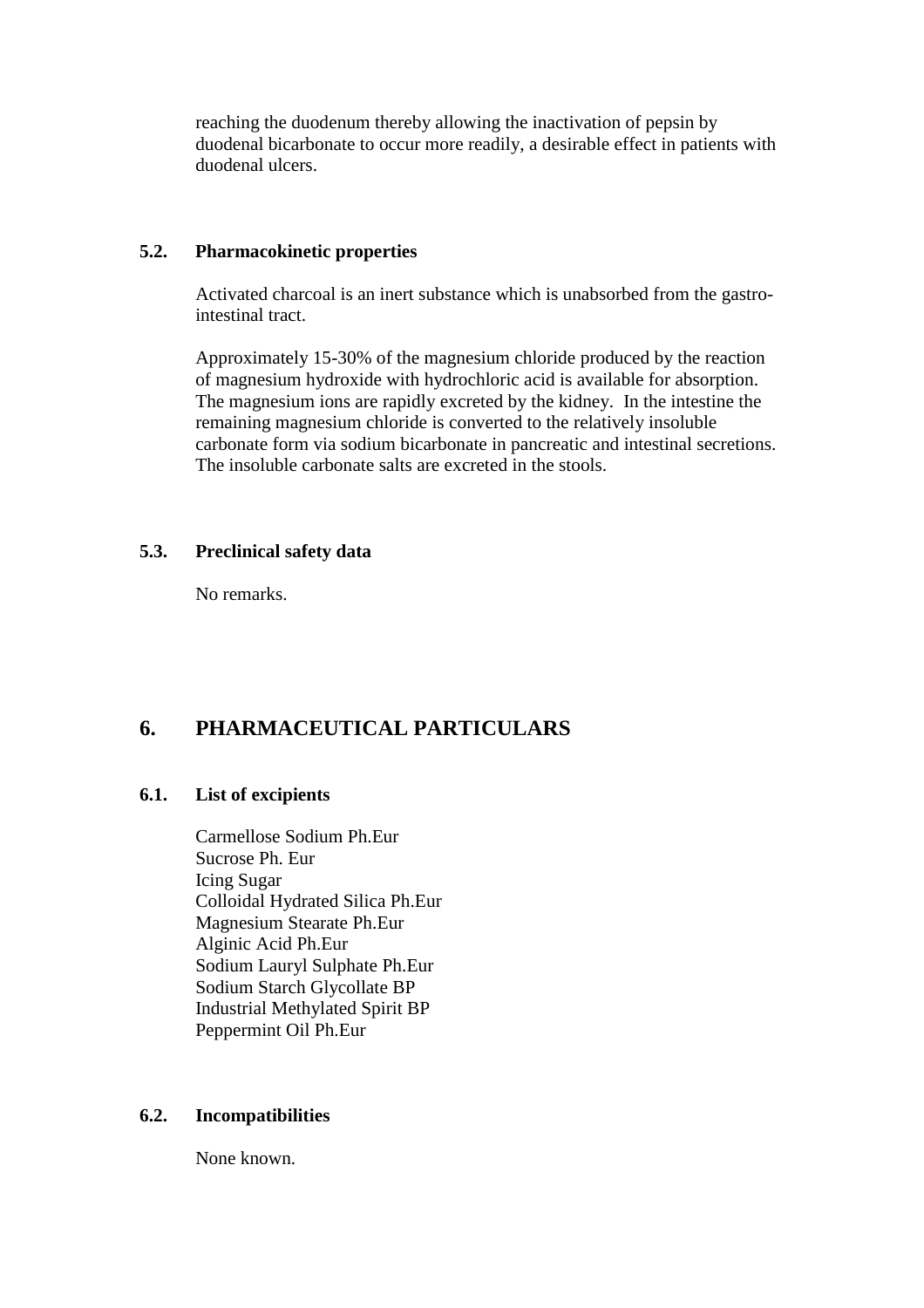### **6.3. Shelf life**

Five years from date of manufacture.

#### **6.4. Special precautions for storage**

Store below 25°C in a dry place. Protect from light.

#### **6.5. Nature and contents of container**

The product containers are polypropylene tablet containers with a polyethylene cap ("Securitainer") containing 50 or 250 tablets.

### **6.6. Instruction for use, handling and disposal**

Not applicable.

# **7 MARKETING AUTHORISATION HOLDER**

Torbet Laboratories Limited 14D Wendover Road Rackheath Industrial Estate Norwich Norfolk NR13 6LH

### **8. MARKETING AUTHORISATION NUMBER**

PL 00287/0008

# **9 DATE OF FIRST AUTHORISATION/RENEWAL OF THE AUTHORISATION**